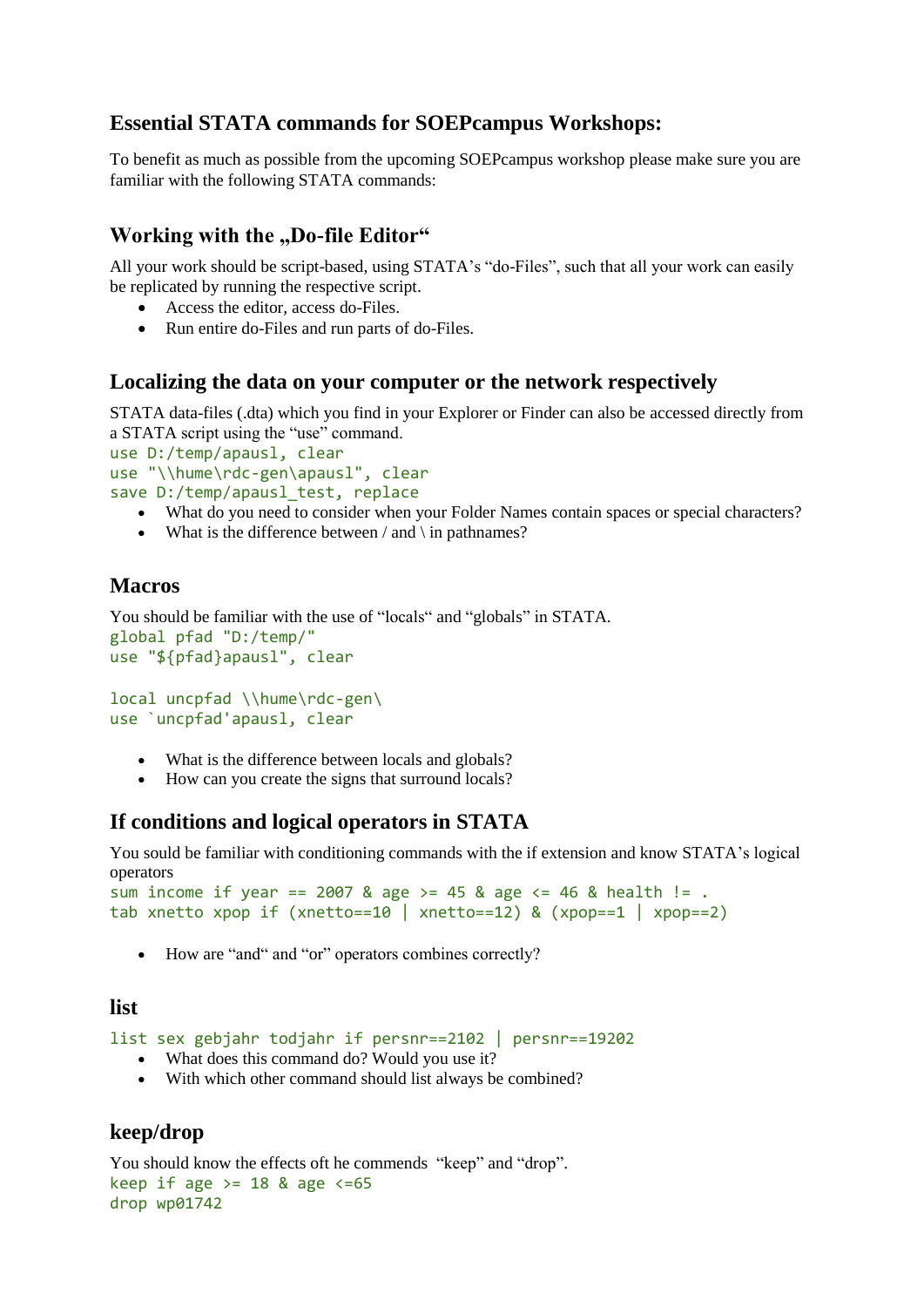#### **rename**

```
You should know how to rename variables.
rename yp10601 smoke2008
```
#### **recode**

You should know how to recode variables and how to chance label values.

```
recode age_3 (17/29=1) (30/64=2) (65/120=3)
label define age_3 1 "17-29" 2 "30-64" 3 "65+"
label values age_3 age_3
```
### **gen / egen / replace**

You should be able to generate new variables using the "gen" and "egen" commands. gen alt2003\_15 = 1 if 2003-gebjahr == 15

- What is the difference between the gen and the egen command? When should which command be used?
- What does the "replace" command do?

## **tab / tabstat / sum**

```
You should know the "tab", "tabstat" and "sum" commands.
tabstat yp0101, by(sex)
tab yp0101 sex
tab diff if year==2007
```
- sum health if smokestop==1
	- What is the difference between tab and tabstat?

#### **merge**

You should know how the "merge" command works and how to interpret the "1:1" part of the command. You sould also be able to interpret the merge-results. merge 1:1 syear pid using "\${MY\_IN\_PATH\_long}\pgen.dta", keepus(pgemplst) nogen

- What does \_merge  $== 2$  mean?
- What is the effect of specifying the options "keep" and "nogen"?
- Which command should follow when using "m:n"?

## **foreach/forvalues**

It would also be useful to be familiar with STATA's different looping options "foreach" and "forvalues".

```
local y=2006
     foreach w in w x y {
         rename `w'p0101 health`y'
         rename `w'phrf phrf`y'
        local y='y'+1 }
```
- When do you use foreach, and when forvalues?
- How is the loop-interval determined in forvalues?

### **mvdecode**